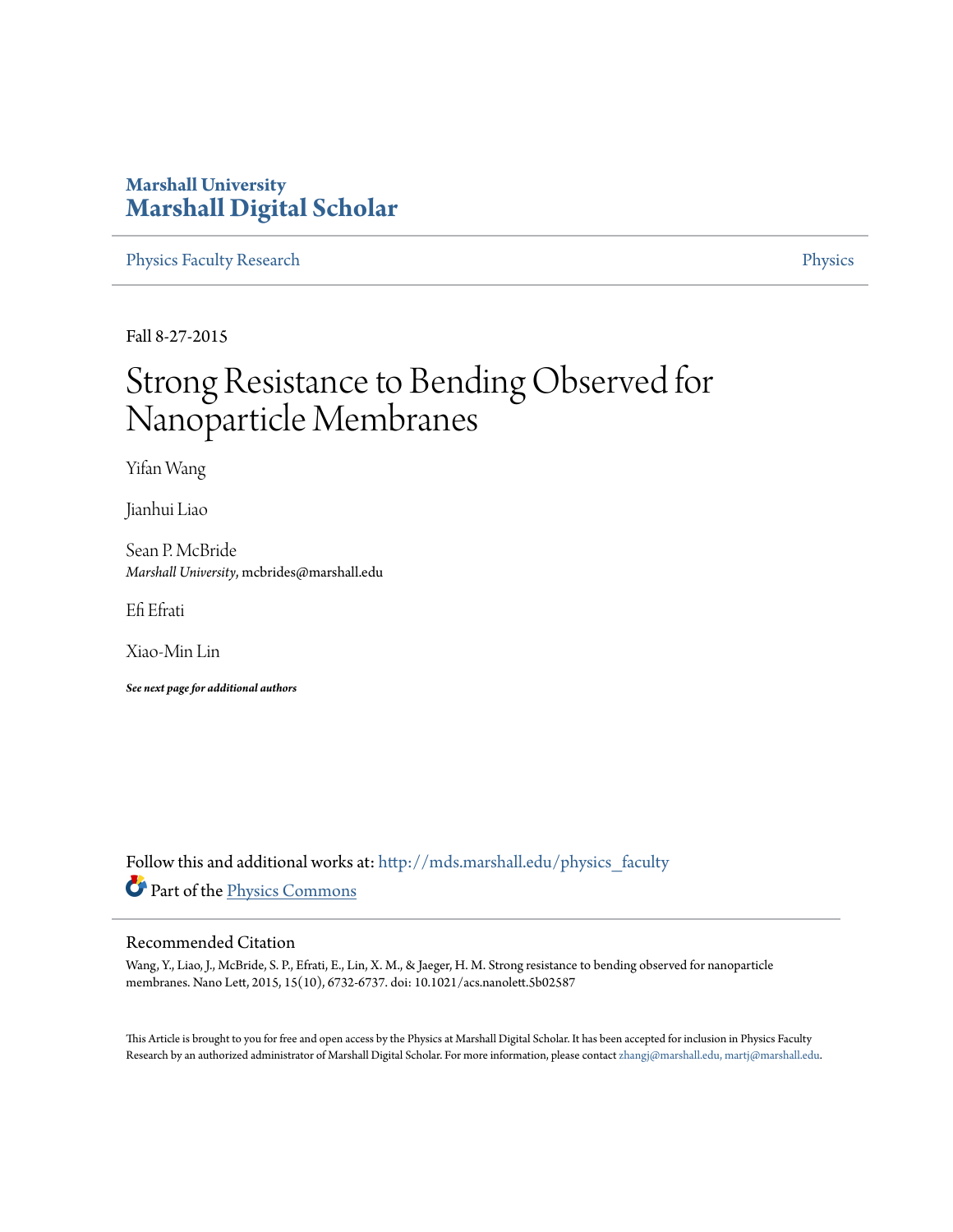### **Authors**

Yifan Wang, Jianhui Liao, Sean P. McBride, Efi Efrati, Xiao-Min Lin, and Heinrich M. Jaeger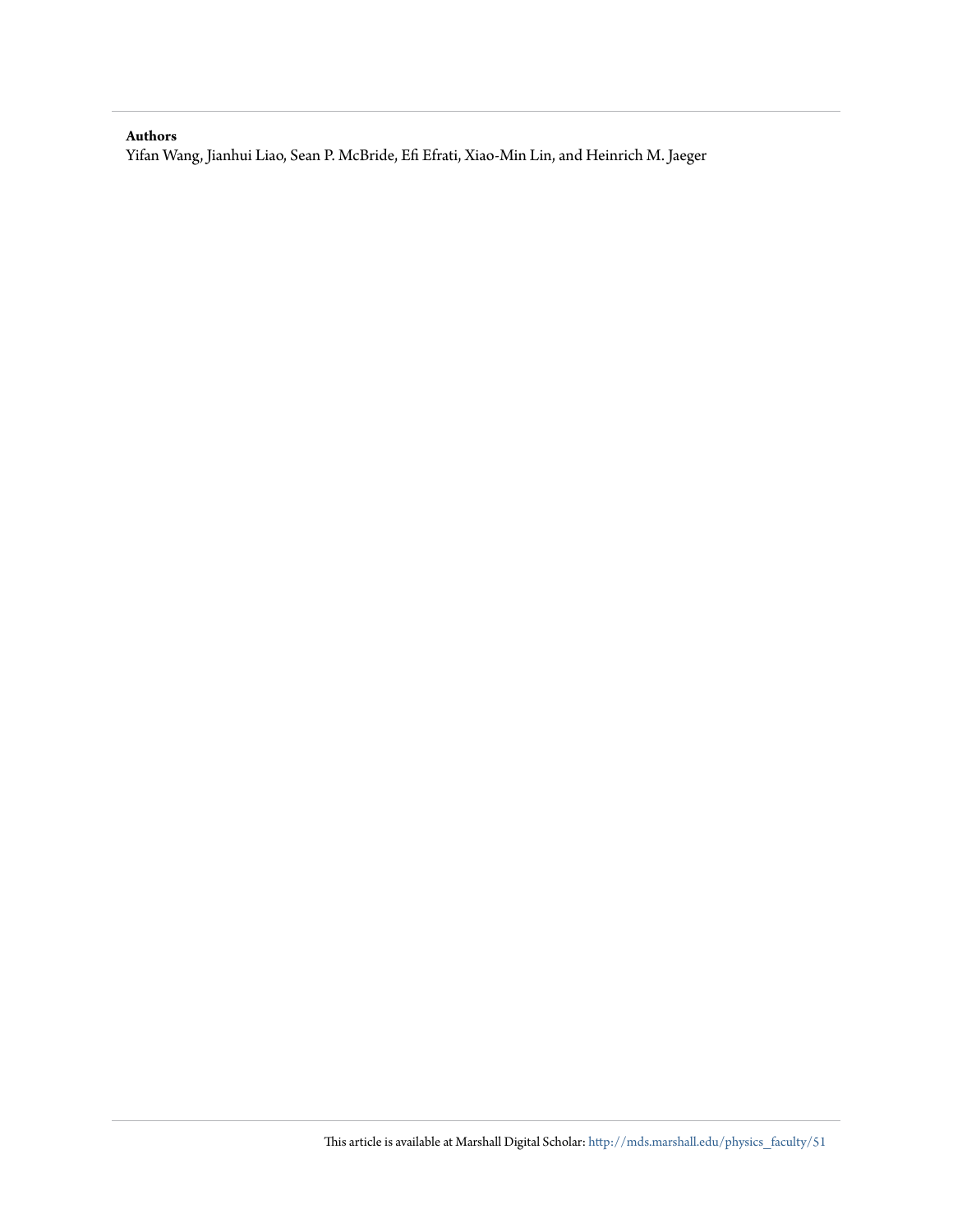# NANOLETTERS

<pubs.acs.org/NanoLett>

### Strong Resistance to Bending Observed for Nanoparticle Membranes

Yifan Wang,[\\*](#page-7-0)<sup>,†,‡</sup> Jianhui Liao,<sup>‡,§</sup> Sean P. McBride,<sup>‡</sup> Efi Efrati,<sup>‡,||</sup> Xiao-Min Lin,⊥ and Heinrich M. Jaeger<sup>†,‡</sup>

† Department of Physics, University of Chicago, 5720 S. Ellis Avenue, Chicago, Illinois 60637, United States

‡ James Franck Institute, University of Chicago, 929 E. 57th Street, Chicago, Illinois 60637, United States

 $^{\$}$ Key Laboratory for the Physics and Chemistry of Nanodevices, Department of Electronics, Peking University, Beijing, 100871, China ∥ Department of Physics of Complex Systems, Weizmann Institude of Science, Rehovot, 76100, Israel

<sup>⊥</sup>Center for Nanoscale Materials, Argonne National Laboratory, 9700 South Cass Avenue, Argonne, Illinois 60439, United States

**S** [Supporting Information](#page-6-0)

ABSTRACT: We demonstrate how gold nanoparticle monolayers can be curled up into hollow scrolls that make it possible to extract both bending and stretching moduli from indentation by atomic force microscopy. We find a bending modulus that is 2 orders of magnitude larger than predicted by standard continuum elasticity, an enhancement we associate with nonlocal microstructural constraints. This finding opens up new opportunities for independent control of resistance to bending and stretching at the nanoscale.



KEYWORDS: Nanoparticle, membrane, bending, bending modulus, indentation, persistence length

Ultrathin s[heet](#page-7-0)s comprised of a few layers of atoms, such as graphene,<sup>1−3</sup> or a few layers of close-packed, ligated proporational sheet because of their nanoparticles<sup>4−12</sup> have attracted much interest because of their unique properties. In terms of mechanical properties, most attention has focused on nominally flat sheets. These thin sheets have been found to be mechanically robust and remarkably stiff under extension, capable of forming large freestanding membranes.[5](#page-7-0)−[7](#page-7-0),[10,13](#page-7-0)−[15](#page-7-0) However, out-of-plane bending, while playing a key role in emerging fields such as the manipulation of thin films into three-dimensional structures, $9,16-19$  $9,16-19$  $9,16-19$  is just starting to be explored<sup>[3](#page-7-0)</sup> in systematic experiments for ultrathin sheets. With thicknesses on the order of or below 10 nm, such sheets are expected to be highly flexible and responsive to out-of-plane bending. The questions we are addressing here are to what extent the resistance to bending can be derived from knowledge of the physical thickness of the sheet and its tensile strength, and how one can extract the bending modulus.

In general, the resistance of a thin sheet to elastic deformation via stretching and bending is characterized by the in-plane, two-dimensional (2D) Young's modulus  $E_{2D}$  and by the out-of-plane bending modulus  $\kappa$ , respectively. These two parameters define an effective bending thickness  $t_{\text{eff}}$  through the relationship  $\kappa = E_{2D}t_{\text{eff}}^2/12(1 - v^2)$ , where v is Poisson's ratio.  $E_{2D}$  is related to the bulk Young's modulus E via  $E_{2D} = Et$ , where  $t$  is the physical thickness of the sheet.

For homogeneous planar materials  $t_{\text{eff}}$  corresponds to the physical thickness t, but going beyond standard continuum elasticity,  $t_{\text{eff}}$  can encapsulate effects due to deviations from planarity or from the continuum limit. The former occurs, for

example, when thermal or quenched height fluctuations increase the resistance to bending and thus the effective thickness, $3,20$  similar to what happens in a crumpled sheet of paper, while the latter can occur when the physical thickness becomes close to the size of the constituent particles so that particle-scale features and any resulting (nonlocal) structural constraints need to be accounted for.<sup>[21](#page-7-0)–[25](#page-7-0)</sup> In either case, the experimental problem is that  $E_{2D}$  (or E) and  $\kappa$  are not simply related by the physical thickness  $t$  and thus need to be measured independently. This typically requires two distinct types of measurements probing separately the different modes of deformation in isolation.

Here we introduce an approach that circumvents this difficulty. As is the case for a thin, floppy sheet of paper, rolling up a monolayer into a hollow tube turns it into a stiffer and thus more easily probed structure. Importantly, the tube's response to small local indentations is a signature of contributions from both bending and stretching. As a result, a single set of measurements of the resistance to indentation along the length of a tube provides direct access to  $E_{2D}$  as well as κ.

There are several ways to bend freestanding nanoparticle sheets into tube-like structures. One is via exposure to an electron beam. Our previous work used electron-beam exposure to roll up freestanding monolayers into scrolls.<sup>[26,27](#page-7-0)</sup> However, the e-beam also cross-links the ligands and changes

Received: June 30, 2015 Revised: August 24, 2015 Published: August 27, 2015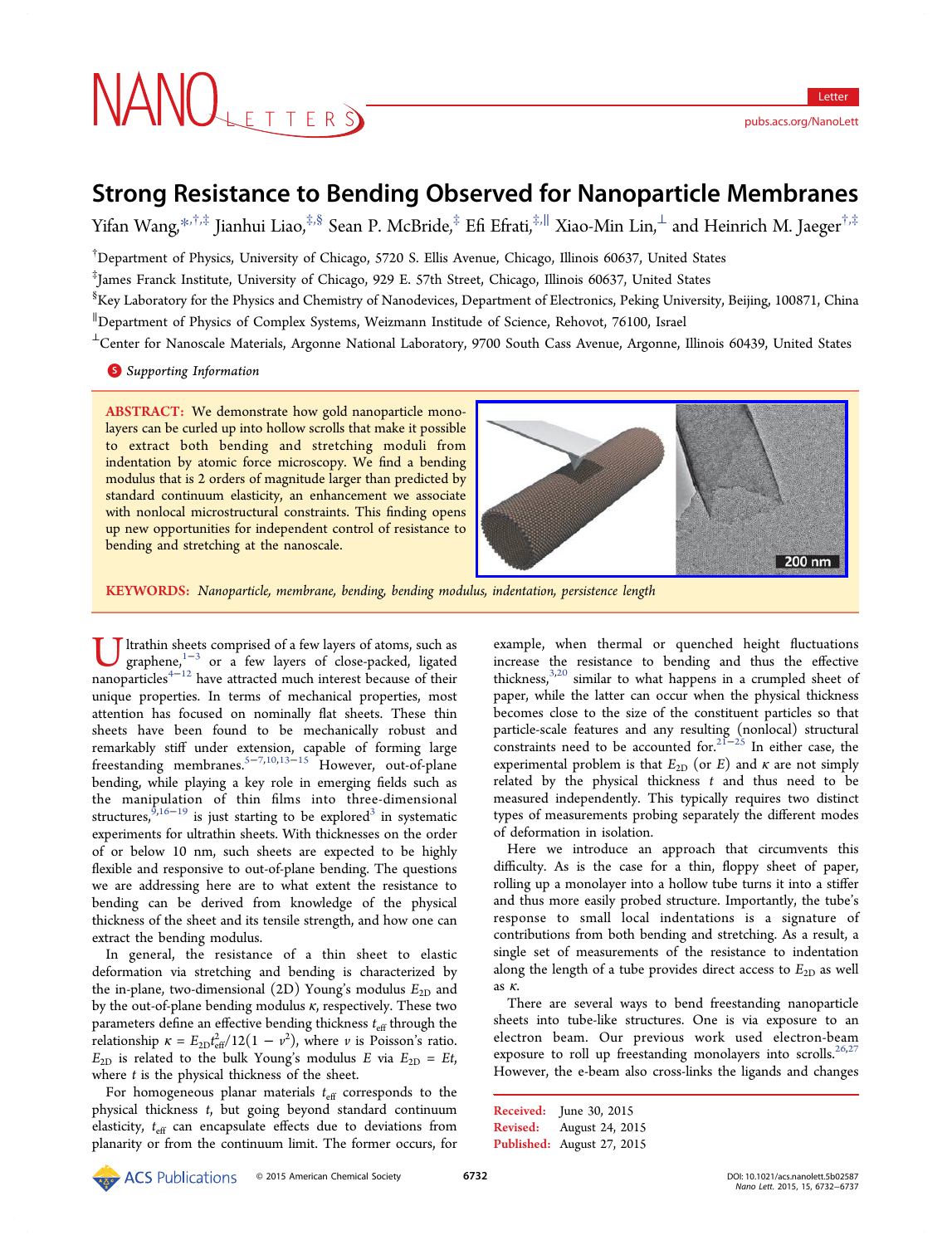

Figure 1. Self-assembly and transfer of nanoparticle scrolls. (a) Schematic of fabrication steps. Nanoparticle monolayers are assembled at the air− water interface in a PTFE holder and dried onto a carbon TEM grid containing  $2 \mu m$  diameter holes placed at the bottom of the holder. Right after the water dewets the carbon grid, weak nanoparticle membranes partially detach from the holes' rims and spontaneously roll up. By gently contacting the scrolls with a PDMS stamp, they can be pulled off the carbon grids and transferred to Si/SiN wafers that have been coated with dodecyltrichlorosilane. Due to stronger adhesion to the silane than to the PDMS, the scrolls stick to the wafer. (b) Histogram of the scroll radius distribution. The radius R is determined by the strain gradient across the monolayer prior to curling up. From the average  $R \approx 150$  nm, we estimate an initial strain difference  $\Delta \varepsilon = (t_0/R) \approx 5\%$  between the two sides of a monolayer. This is based on an average monolayer thickness  $t_0 = 7$  nm, as obtained from AFM measurements on multilayers of the same particles but deposited on flat surfaces.<sup>[15](#page-7-0)</sup> (c, d) TEM images of free-standing nanoparticle scrolls on a holey carbon grid. Individual nanoparticles with ≈5.2 nm diameter can be resolved. Due to the circular shape of the original monolayer piece that curled up, the wall thickness increases toward the scroll center, and the portions extending beyond the hole remain the thinnest. (e, f) SEM images of nanoparticle scrolls on a holey carbon grid. (g, h) SEM image of nanoparticle scrolls after transfer.

the mechanical properties. $14$  In the experiments discussed here, an alternative, noninvasive method is used, whereby nanoparticle monolayers curl up spontaneously (Figure 1).

Dodecanethiol ligand-capped gold nanoparticles with diameters of  $(5.2 \pm 0.3)$  nm, suspended in toluene, were synthesized using a digestive ripening method. $^{28}$  $^{28}$  $^{28}$  Monolayers were assembled by adding  $8 \mu L$  of nanoparticle solution onto a 100  $μ$ L distilled water droplet deposited in a cone-shaped PTFE holder (Figure 1a, alternative droplet drying methods $13$ can also be used create scrolls under appropriate thiol conditions). A carbon grid (Quantifoil 657-200-CU from Ted Pella) with 2  $\mu$ m diameter circular holes was clamped between the PTFE holder and an aluminum disk, and the nanoparticle monolayer eventually deposits onto the carbon grid after the water droplet evaporated. The mechanical strength of the resulting freestanding sheets inside the holes was adjusted by carefully tuning the ligand concentration in the solvent such that they tended to detach along one side of a hole as the last remaining water evaporated underneath. Partially detached monolayers spontaneously rolled up toward the air-facing side (the opposite direction of previously observed electron beam induced folding), $26,27$  resulting in multilayered nanoparticle scrolls, as imaged by a JEOL JEM-2100F transmission electron microscope (Figure 1c,d) and a FEI Nova NanoLab SEM (Figure 1e,f). We believe this curling is driven by residual water trapped preferentially in the ligands of the originally waterfacing side of the monolayers: water has a larger modulus than the alkanethiol ligands, and thus the bottom side of a

monolayer in contact with water relaxes less when the membrane detaches and its draping-induced prestrain is released. This is supported by the fact that spontaneous curling did not occur when monolayers detached (or were strain relieved by ion beam cutting)<sup>27</sup> after having fully dried.

Polydimethylsiloxane (PDMS) stamps were used to transfer the scrolls from the carbon grids to SiN/Si substrates (Si coated with 50−100 nm of SiN). The substrate surfaces were modified by coating them with dodecyltrichlorosilane (Sigma-Aldrich) to enhance sticking of the scrolls after transfer. The PDMS stamps were made by mixing the base and curing agent (SYLGARD 184 Silicone Elastomer Kit, Fisher Scientific) with a ratio of 7:1, followed by degassing and curing at 70 °C for 1 h. Since the elastic modulus of the nanoparticle scrolls exceeds that of PDMS by more than a factor of a thousand, $5,13,15$  $5,13,15$  $5,13,15$  most of the deformation during stamping took place inside the PDMS, and the scrolls showed no evidence of crumpling, collapse, or other irreversible plastic deformation. However, we found that the pressure from the PDMS stamp shears off the single-layered sections that extend over the hole at both ends of a scroll (the ends are necessarily single-layered because the scrolls form by rolling up circular sheets; Figure 1c−f). Therefore, only the central, multilayered part of the scrolls was transferred onto the wafer (see [Supporting Information](http://pubs.acs.org/doi/suppl/10.1021/acs.nanolett.5b02587/suppl_file/nl5b02587_si_001.pdf) Figures S1 and S2). The radii R of over 100 measured scrolls ranged from 50 to 250 nm, with mean ∼150 nm, as determined by SEM (Figure 1g,h). Given 2  $\mu$ m diameter circular sheets as starting material, this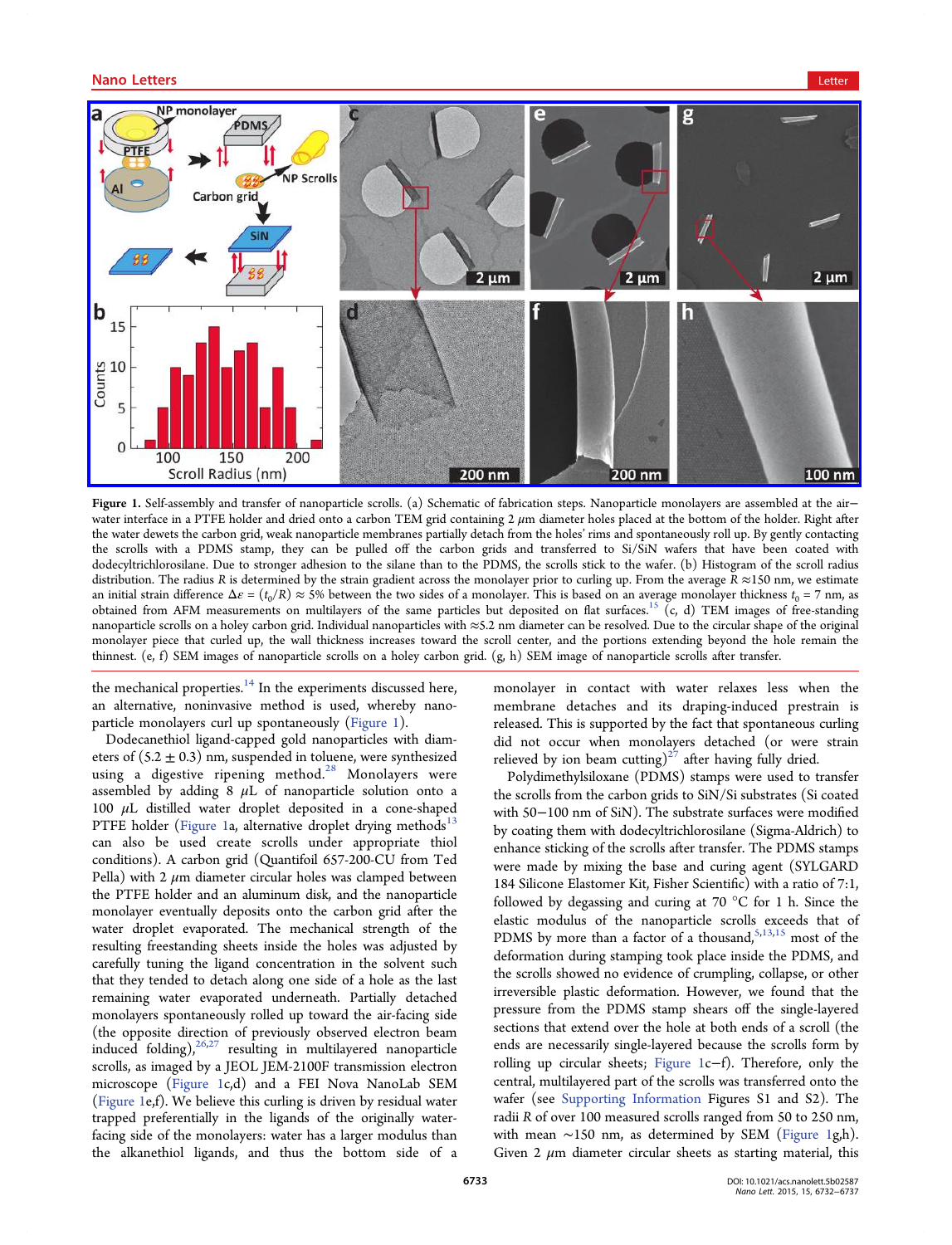### <span id="page-4-0"></span>nano Letters and the control of the control of the control of the control of the control of the control of the<br>Letters and the control of the control of the control of the control of the control of the control of the contr

implies a final scroll wall thickness of 2−3 monolayers (see [Supporting Information](http://pubs.acs.org/doi/suppl/10.1021/acs.nanolett.5b02587/suppl_file/nl5b02587_si_001.pdf) Figures S1 and S2).

Figure 2 shows examples of nanoparticle scrolls imaged and indented by an Asylum MFP3D atomic force microscope



Figure 2. Indentation stiffness maps. (a) Illustration of an AFM cantilever tip scanning and indenting a nanoparticle scroll. (b) Typical force−indentation curve taken at the center of a scroll. (c) Sketch of a tube deformed after indentation (left) and its cross section. The side view on the left is obtained from a COMSOL simulation of a thick tube indented at the red arrow. The parameters  $l_p$ , R, and L are identified. The cross section on the right shows the physical thickness  $t$ and effective thickness  $t_{\text{eff}}$  for bending. (d) SEM image of a nanoparticle scroll (radius  $R = 90$  nm, length  $L = 1.7$   $\mu$ m). (e) Stiffness map of the scroll in d. To obtain the stiffness map, the MFP3D AFM was programmed to indent at a grid of points within a selected rectangular area above a scroll's central axis. The indentation targets were spaced  $\approx$ 37 nm both in the axial, x-direction and the transverse, y-direction, resulting in a force−indentation map of 57 × 10 pixels over a 2.1  $\times$  0.37  $\mu$ m area. The stiffness values at each point were calculated from a linear fit to the indentation approach data, using a Matlab script. Note that along the direction transverse to the central x-axis, the decrease of stiffness to either side of the scroll apex is caused by some slip of the AFM tip when the tip trajectory is not perpendicular to the scroll surface. Therefore, only values within close proximity of the x-axis were used for analysis. Note also the larger stiffness along the top ridge of the scroll and the drop-off near the open ends. The AppNano ACTA cantilevers used here have a measured resonance frequency of ∼300 kHz and a spring constant of 14−20 N/m, which matches the stiffness of the scrolls. The orange/ red colors reflect the larger stiffness of the substrate (given our particular AFM cantilever, with its stiffness appropriately matched to that of the scroll, those values are beyond the range of reliable measurement).

(AFM) equipped with AppNano ACTA cantilevers. In all cases, the maximun indentation applied was <10 nm, which is below the wall thickness of the scroll, to avoid buckling.<sup>[29,30](#page-7-0)</sup> Using AFM, we found that height variations along the longitudinal direction of scroll surface stayed within 5 nm, bounding the magnitude of possible stiffening due to quenched or thermal

shape fluctuations. This differs from recent findings of several thousand times bending modulus enhancement in monolayer graphene, where very strong stiffening was associated with large,  $\sim$ 100 nm ripples.<sup>[3](#page-7-0)</sup> The indentation curves were essentially linear, with little hysteresis between indentation and retraction, implying the deformation was small enough to stay in the linear elastic regime. The local stiffness  $k$ , i.e., the local effective spring constant, was calculated from the slope of force curves as in Figure 2b, and a stiffness map was obtained.

The resulting map (Figure 2e) exhibits several important features. First, the stiffness values, ranging from 10−30 N/m, are relatively large, comparable to the resistance to in-plane stretching.<sup>[5](#page-7-0),[13](#page-7-0)</sup> Second, along the central axis, where the tip is indenting perpendicular to the scroll surface, the stiffness profile  $k(x)$  reflects details of the tubular geometry that resulted from the roll-up process.

In order to understand the stiffness variation along the central axis, the concept of the indentation persistence length needs to be introduced. This persistence length characterizes the spatial extent of a small local deformation (see Figure 2c), and its value<sup>[31](#page-7-0)</sup>  $l_p \approx 4.4 R^{3/2} / t_{\text{eff}}^{1/2}$  is the result of balancing out-ofplane bending and in-plane stretching energies inside the rolled-up sheet. In the thin-wall limit  $t_{\text{eff}} \ll R$ ,  $l_p$  can become larger than the scroll length  $L$ , in which case the deformation is global and mostly due to bending. As a result, the stiffness profile  $k(x)$  shows a single peak at the center, and a slow monotonic drop-off to either side that arises from nonaffine deformation involving the whole tube length.

As the walls become thicker, stretching starts to contribute significantly and the deformation becomes localized to a finite zone of extent  $l_p < L$ . Integrating both contributions across the deformation zone and minimizing the total energy results in an x-independent stiffness given by<sup>[29](#page-7-0)</sup>

$$
k = 1.18E_{2D} \left(\frac{t_{\rm eff}}{R}\right)^{3/2} \tag{1}
$$

In this limit the stiffness depends on the local radius R and the local effective thickness  $t_{\text{eff}}$ , rather than on the global structure of the scroll. Only once the indenter gets to within  $l_p$ from a change in R or  $t_{\text{eff}}$  for example, near either end of the tube, does the deformation energy, and thus the stiffness, change.

Based on these considerations, the ratio  $l_{\rm p}/L$  determines the stiffness profile  $k(x)$  along the central axis of a tube, while  $E_{2D}$ only sets the overall scale. By analyzing experimental stiffness profiles as in Figure 2 and comparing them to finite element simulations of the experimental tube geometries, we can extract information about the persistence length  $l_p$  and calculate the effective wall thickness  $t_{\text{eff}}$ . Given  $t_{\text{eff}}$  we then obtain  $E_{2D}$  and from it the bending modulus  $\kappa$ .

Finite element simulations of the stiffness profiles were conducted with COMSOL Multiphysics 5.1, using the structural mechanics module. For these simulations, the overall scroll geometry was obtained from SEM or AFM images; the internal scroll geometry, and in particular the local (physical) wall thickness, was reconstructed from models as shown in the [Supporting Information](http://pubs.acs.org/doi/suppl/10.1021/acs.nanolett.5b02587/suppl_file/nl5b02587_si_001.pdf). A scroll was then modeled as an axial stack of bonded tube sections of appropriate wall thickness, accounting in cases such as [Figure 3](#page-5-0)d for the fact that an extra (here: third) layer might be present only across a portion of a tube section.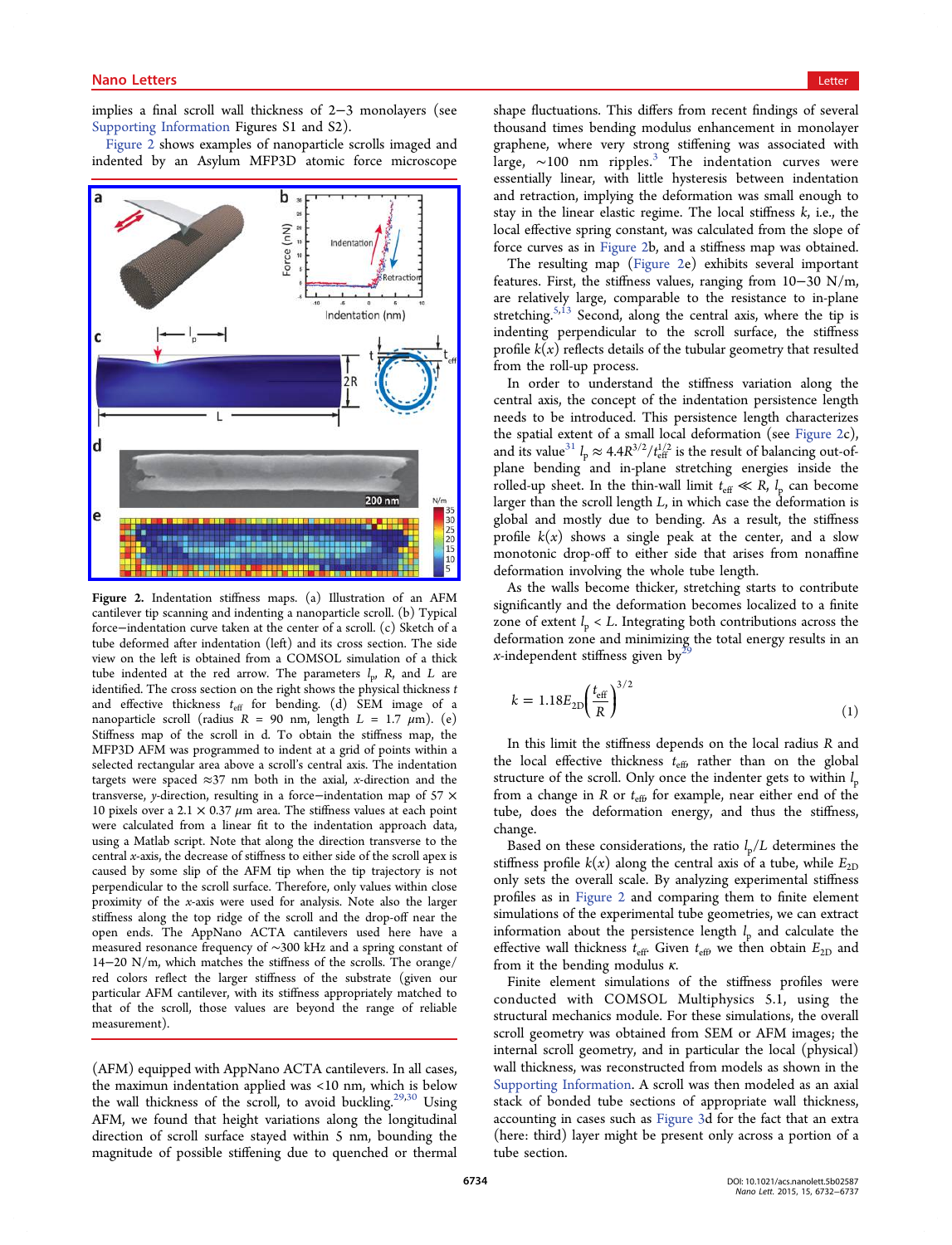<span id="page-5-0"></span>

Figure 3. Axial stiffness profiles of scrolls with various geometries. Experimental data are represented by black squares and simulation results by red and blue lines. These profiles contain signatures both of the scroll geometry and of the interplay between resistance to stretching and to bending. The local stiffness of a scroll of length L is normalized by its average value at the center  $(x = 0)$ . The persistence length  $l_p$  characterizes the size of the deformation zone due to a local indentation. Four examples are shown of scrolls that differ in  $l_p/L$  ratio, shape (cylindrical, conical), and wall thickness. (a) Cylindrical scroll ( $R = 150$  nm,  $L = 1.39$   $\mu$ m) with uniform wall thickness of 2 monolayers along the top. (b) Cylindrical scroll ( $R =$ 180 nm,  $L = 1.22 \mu m$ ) with uniform wall thickness of 2 monolayers along the top. (c) Cylindrical scroll  $(R = 105 \text{ nm}, L = 1.7 \mu m)$  with wall thickness of 2 monolayers at the ends and 3 layers at the center. (d) Cone-shaped scroll (135 nm > R > 80 nm, L = 1.5  $\mu$ m) with uniform wall thickness of 2 monolayers at the ends and 3 layers at the center. The rectangular frame with the dashed yellow border in the SEM images of the scrolls indicates the area over which the stiffness data were taken and locally averaged. Each data point was averaged among a neighboring  $110 \times 74$ nm area from the stiffness map (see [Figure 2e](#page-4-0)), and the size of the error bars on the plotted experimental data (black squares) correspond to one standard deviation around the mean. Solid curves are finite element simulations for different values of  $l_p/L$ , which depends on wall thickness. Using the physical thickness t predicts spatially extended deformation zones and significant end effects (blue) incompatible with the experimental data, which, however, can be reproduced well by assuming a large effective thickness  $t_{\text{eff}}$  (red). The best-fit ratio  $t_{\text{eff}}/t \approx 9$  indicates an enhancement of the bending modulus by almost two orders of magnitude over predictions from standard continuum elasticity.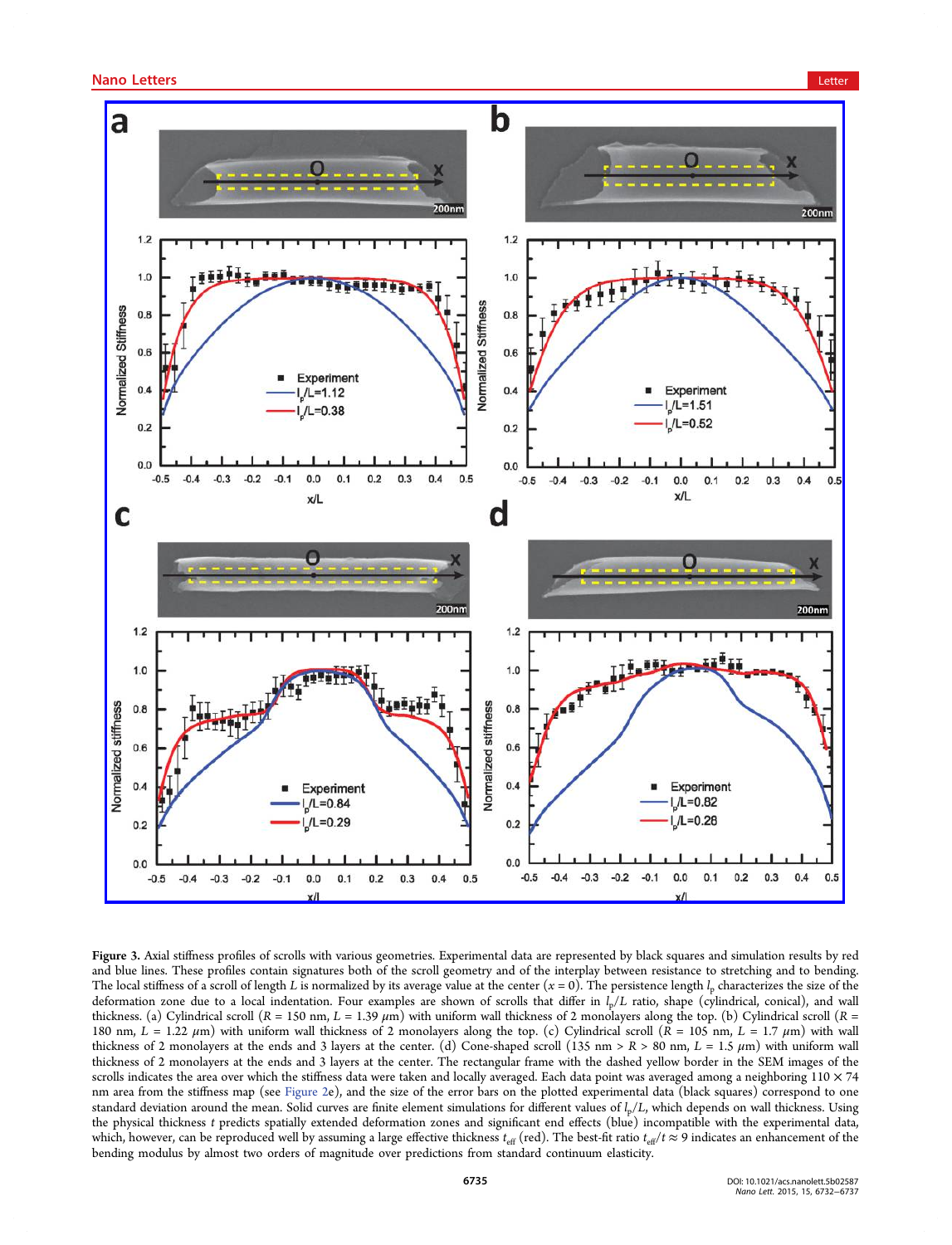<span id="page-6-0"></span>From images of individual scrolls together with the associated portions of monolayer that have not curled up, we can find the internal scroll geometry and reconstruct the local wall thickness as a function of axial coordinate  $x$  (see [Supporting Information](http://pubs.acs.org/doi/suppl/10.1021/acs.nanolett.5b02587/suppl_file/nl5b02587_si_001.pdf) Figures S1 and S2). If we use the physical thickness, which is a multiple of the nanoparticle monolayer thickness  $t_0$  = 7 nm, to calculate the persistence length, we find that all nanoscrolls should be within the thinwall limit, and we would therefore expect that local indentation should lead to global deformation. For example, the scroll shown in [Figure 3a](#page-5-0) has radius  $R = 150$  nm and wall thickness  $t$ =  $2t_0$ , which gives  $l_p \approx 2.1 \mu m$ , larger than the scroll length  $L =$ 1.4  $\mu$ m. The blue trace in that figure shows the corresponding, predicted axial stiffness profile  $k(x)$ , obtained from the finite element calculation.

The striking discrepancy with the experimental data in [Figure](#page-5-0) [3](#page-5-0)a demonstrates that nanoparticle scrolls resist indentation as if they had a wall thickness  $t_{\text{eff}} \gg t$ . Best fits of the data to finite element simulations give  $l_p/L \approx 0.4$ , which implies  $t_{\text{eff}} \approx 120$ nm or almost 9 times the physical thickness. This large  $t_{\text{eff}}$ should be viewed as proxy for an unusually large ratio of bending to stretching moduli, i.e., of resistance to bending which far exceeds that expected from a description of the monolayer as homogeneous continuum material.

We find the same qualitative behavior in all nanoparticle scrolls measured. This includes scrolls with larger aspect ratio of R/L ([Figure 3b](#page-5-0)) as well as scrolls with nonuniform wall thickness along their apex ([Figure 3](#page-5-0)c), where the larger stiffness in the center portion arises from the presence of a third layer in the hollow interior underneath the apex (the "lip" portion of the circular sheet at the beginning of the scroll formation). In [Figure 3](#page-5-0)d we show the stiffness profile for a cone-shaped scroll with nonuniform radius along the axis, with higher stiffness toward the smaller radius, in accordance with [eq 1](#page-4-0). For scrolls in [Figure 3](#page-5-0)a,b, using  $t_{\text{eff}} = 120$  nm in the bilayer provides consistently good fits (red traces in [Figure 3\)](#page-5-0), while using the physical thickness of 14 nm clearly does not (blue traces).

Note that  $t_{\text{eff}}$  in this way is extracted from the shape of  $k(x)$ alone, independent of the value of  $E_{2D}$  (see also [Supporting](http://pubs.acs.org/doi/suppl/10.1021/acs.nanolett.5b02587/suppl_file/nl5b02587_si_001.pdf) [Information](http://pubs.acs.org/doi/suppl/10.1021/acs.nanolett.5b02587/suppl_file/nl5b02587_si_001.pdf) Figure S3). The 2D modulus  $E_{2D}$  is then found from matching the experimentally measured stiffness in the center of the scroll,  $k(0)$ , to finite element simulations or, for  $l_n$  $\ll L$ , directly using [eq 1](#page-4-0). For scrolls with varying local wall thickness this holds as long as we can assume that the Young's modulus E is independent of wall thickness, so that  $E_{2D} = Et$ applies. For our scrolls,  $t_{\text{eff}}$  and R are of similar magnitude, and thus, via [eq 1](#page-4-0), the same is true for k and  $E_{2D}$ . Indeed, the experimental  $k(0)$  values of 10−30 N/m in the central, twolayered scroll sections are reproduced by the simulations with  $E_{2D}$  ranging from 34 to 65 N/m. Using  $t = 14$  nm this implies Young's moduli E around 2−4 GPa, fully consistent with prior measurements using stretching.<sup>[5,11](#page-7-0)</sup>

With  $t_{\text{eff}}$  = 120 nm the bending modulus of a bilayer wall is  $\kappa$  $= E_{2D} t_{\text{eff}}^2 / 12(1 - v^2) \approx 4 \times 10^5 \text{ eV}$ , where we used  $v = 0.3$  from earlier measurements.<sup>[14](#page-7-0)</sup> This value for  $\kappa$  is about 2 orders of magnitude larger than had we used the physical thickness t, which would give  $\kappa_0 \approx 6 \times 10^3$  eV. This breakdown of classical continuum elasticity signals the importance of taking into account the discrete and finite size nature of the constituent units as well as any structural heterogeneity in ultrathin nanoscale systems. Both can result in nonlocal coupling of rotational degrees of freedom.[21](#page-7-0)−[25](#page-7-0) We note that the in-plane behavior, and thus  $E_{2D}$ , is not affected since no particle rotation

is involved during planar stretching. The general result is a correction to the bending modulus given  $by^{21,23}$  $by^{21,23}$  $by^{21,23}$ 

$$
\kappa = \kappa_0 \left[ 1 + 6(1 - \nu) \left( \frac{l}{t} \right)^2 \right] \tag{2}
$$

which can become dominant when  $t$  falls below a materialspecific length *l*. For our experiments with bilayer walls,  $\kappa/\kappa_0 =$  $(t_{\text{eff}}/t)^2 \approx 9^2$  implies  $l \approx 60$  nm, a distance of roughly 8–9 particle diameters;  $l$  is the length scale at which classical elasticity breaks down for the specific material.<sup>[24](#page-7-0)</sup> In our nanoparticle membranes, we expect  $l$  to change with nanoparticle sizes, the type of ligands between particles, and the crystalline grain sizes in the membranes.

An easily testable prediction of eq 2 is that, once  $t \ll l$ , the effective thickness  $t_{\text{eff}}$  should stop changing with physical thickness and level off at  $t_{\text{eff}} \approx 2l$  (see [Supporting Information](http://pubs.acs.org/doi/suppl/10.1021/acs.nanolett.5b02587/suppl_file/nl5b02587_si_001.pdf) Figure S4). Specifically, eq 2 predicts that going from two-layer (14 nm) to three-layer (21 nm) sections of scrolls as in [Figure](#page-5-0) [3](#page-5-0)c,d changes  $t_{\text{eff}}$  by <1%. Simulations based only on the scroll geometry and using the same  $E = E_{2D}/t$  and same  $t_{\text{eff}} = 120$  nm for both the two- and three-layer sections, with no further adjustable parameters, indeed reproduce the experimental data extremely well (red traces in [Figure 3](#page-5-0)c,d).

These results constitute the first direct measurements of the bending modulus for nanoparticle membranes. While the membranes are obviously quite flexible because they are so thin, their resistance to bending is nevertheless much larger than standard elasticity would predict based on the in-plane stretching behavior. Such remarkably strong enhancement of  $\kappa$  indicates that understanding out-of-plane bending in these systems necessitates new considerations. At this stage, it remains an open question how the large  $\kappa/\kappa_0$  ratio arises from nonlocal, ligand-mediated interactions between nanoparticles. In the [Supporting Information](http://pubs.acs.org/doi/suppl/10.1021/acs.nanolett.5b02587/suppl_file/nl5b02587_si_001.pdf) Figure S5 we show that some aspects related to increasing  $t_{\text{eff}}$  can be captured by a simplified model. More detailed insights are likely to require extensive molecular dynamics simulations, such as those recently employed to investigate stretching of planar layers. $11$  By varying ligand length and nanoparticle shape, it should be possible control  $t_{\text{eff}}$  and thus tailor  $\kappa$  and  $E_{2D}$  independently, an intriguing option for nanomechanical systems. The new method introduced here for obtaining both stretching and bending moduli from a single set of indentation measurements coupled with finite element simulations circumvents the traditional requirement of separate experiments. Since the method is only based on the tube geometry and elastic theory, it should have general applicability across a wide range of materials and size scales, from nano- and microtubules to truly macroscopic objects.

### ■ ASSOCIATED CONTENT

### **S** Supporting Information

The Supporting Information is available free of charge on the [ACS Publications website](http://pubs.acs.org) at DOI: [10.1021/acs.nano](http://pubs.acs.org/doi/abs/10.1021/acs.nanolett.5b02587)[lett.5b02587.](http://pubs.acs.org/doi/abs/10.1021/acs.nanolett.5b02587)

> Paper models of nanoparticle scrolls, finite element simulation results, and simplified models to explain enhanced bending modulus ([PDF](http://pubs.acs.org/doi/suppl/10.1021/acs.nanolett.5b02587/suppl_file/nl5b02587_si_001.pdf))